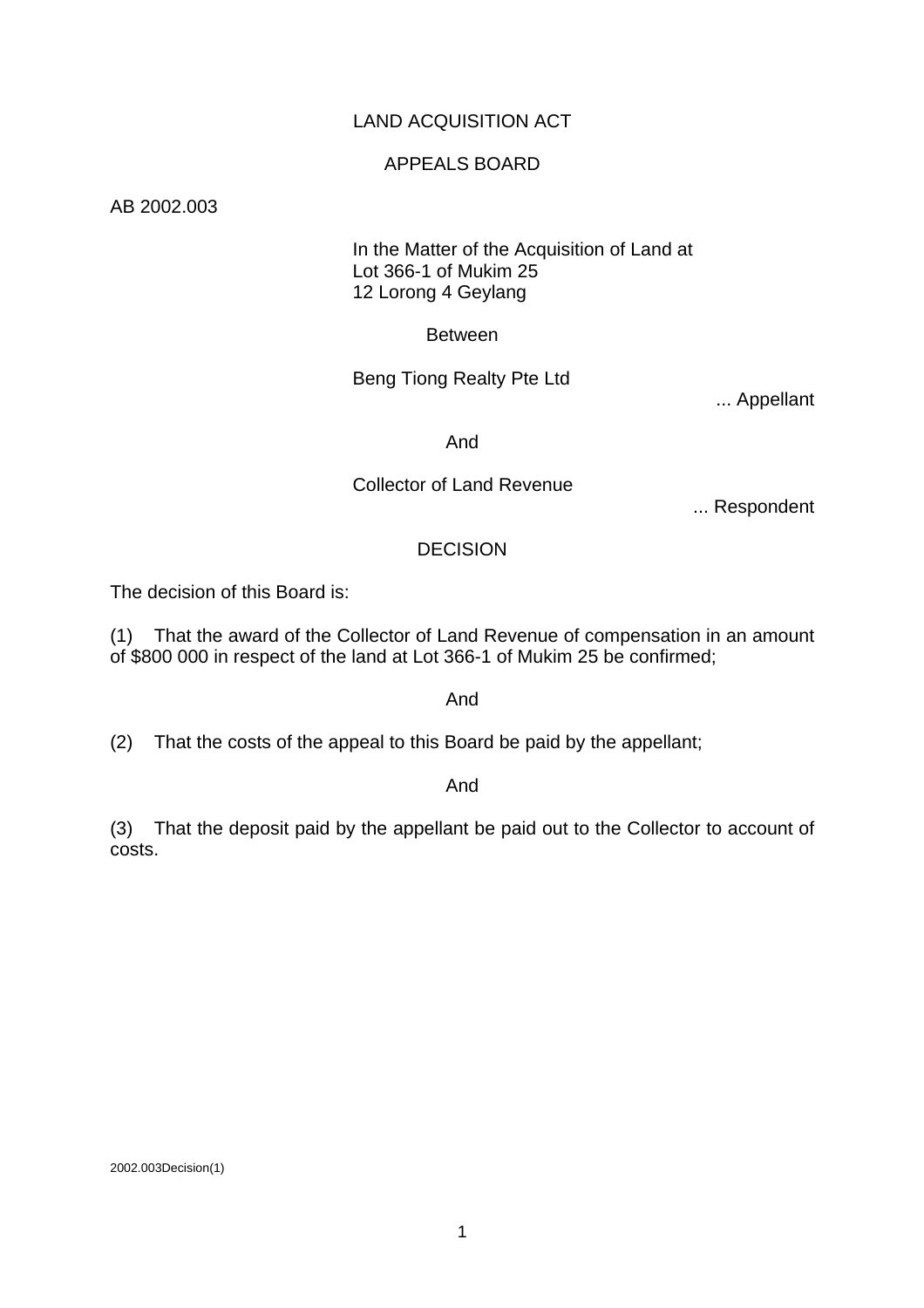# BRIEF STATEMENT OF REASONS

The reasons for the Decision/Order are:

# *Appeal*

(1) On 28 April 2001 ("acquisition date") a notification No 1156 was published in the *Gazette* under s 5 of the Land Acquisition Act ("s 5 declaration") declaring that the land at Lot 366-1 of Mukim 25 ("acquired land") was needed for a public purpose namely Proposed Kallang-Paya Lebar Expressway. The same notification was also published at the same time in the same *Gazette* declaring that the land at Lots 364 and 365 of Mukim 25 ("Lots 364 and 365") was needed for the same public purpose. The appellant was then the proprietor of the acquired land and also of Lots 364 and 365 in each case for an estate in fee simple and is a person interested.

(2) For the purpose of the inquiry held under s 10 the appellant submitted a claim to compensation of \$6 163 595.18 as to \$5 600 000 for market value of the acquired land and Lots 364 and 365 together and as to \$563 595.18 for certain losses and expenses. The respondent ("Collector") found that the market value of the acquired land as at the acquisition date was \$800 000 and on 27 November 2001 he made an award of compensation in that amount. The same day he also made an award of compensation in the amount of \$290 000 in respect of Lots 364 and 365.

(3) The appellant appeals against the award in respect of the acquired land. It also appeals against the award in respect of Lots 364 and 365 in AB 2002.001 and it was agreed between the parties that AB 2002.001 would be heard first and that the evidence in that appeal might be used in this appeal which would follow immediately after.

# *Acquired Land*

(4) The acquired land is a near rectangular plot bounded on the North by Lot 1183, on the East by Lorong 4 Geylang, on the South by Lot 366-2 and on the West by Lot 364. Lot 365 is to the West of Lot 364 and shares a common boundary with it. Lot 1185 is an "L" shaped plot to the South of Lots 364 and 365 and Lot 366-2. The acquired land together with Lots 1183, 366-2, 1185, 364 and 365 form a near rectangular plot with a frontage to Lorong 4 Geylang of about 63m. The site areas of Lots 364 and 365 are 415.9sm and 434.1sm for a total of 850sm and the site area of the acquired land is 350.6sm.

(5) The acquired land is about 75m off Geylang Road close to its city end. It is about 5km from the city centre at Collyer Quay. Lot 3258 to the West of Lot 365 is the site of the former Gay World Park and the Geylang Indoor Stadium. There are a variety of shops and eating houses in nearby Geylang Road and a number of residential apartment buildings and budget hotels between Lorong 4 Geylang and Lorong 8 Geylang. From the Certified Interpretation Plan ("CIP") in the appellant's bundle and another CIP produced by the Collector it is clear that as at the acquisition date the whole of the acquired land was zoned Residential/Institution in the Master Plan. It is also clear that the whole of Lot 365 and about 80% of Lot 364 was zoned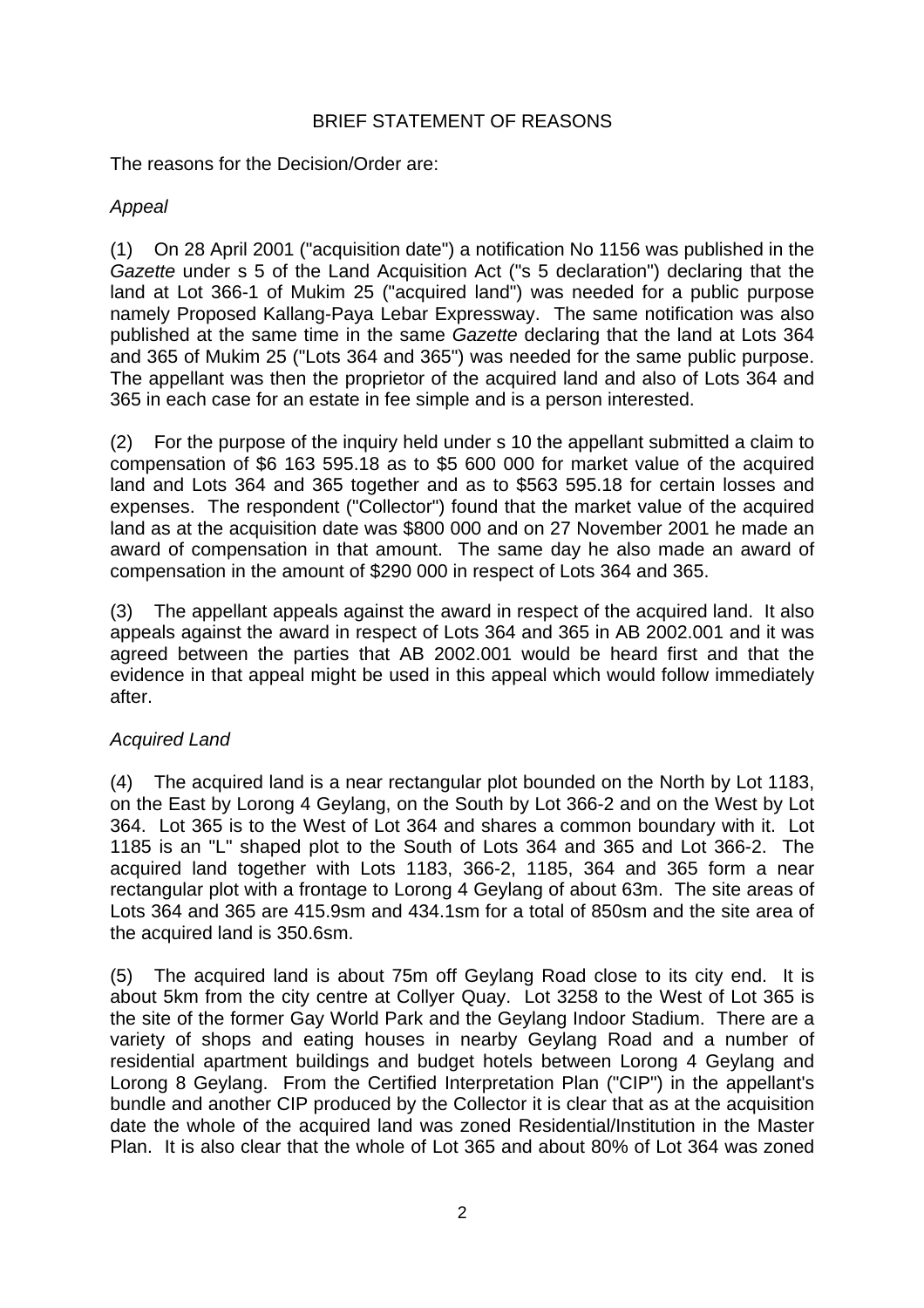Road. All that was left of Lot 364 was a narrow strip of 84.1sm and this was zoned Residential/Institution.

(6) The acquired land was also adversely affected by a road line ("RL") for a Category 1 (Expressway) road reserve. A Road Interpretation Plan ("RIP") dated 23 November 1999 (as it was then known as) in the appellant's bundle shows that about 90% of the acquired land was adversely affected. All that was left was a narrow strip abutting Lorong 4 Geylang. The RL also adversely affected the whole of Lots 364 and 365. The RL was subsequently redrawn. As at the acquisition date only about one half of the acquired land was adversely affected but the whole of Lots 364 and 365 were still adversely affected by a Category 1 (Expressway) road reserve.

#### *Compensation*

(7) Section 33 of the Act provides:

(1) In determining the amount of compensation to be awarded for land acquired under this Act, the Board shall ... take into consideration the following matters and no others:

- (a) the market value
	- $(i)$  ...

(C) as at 1st January 1995 in respect of land acquired on or after 27th September 1995;

(ii) as at the date of publication of the notification under section 3(1) if the notification is, within 6 months from the date of its publication, followed by a declaration under section 5 in respect of the same land or part thereof; or

(iii) as at the date of publication of the declaration made under section 5,

whichever is the lowest;

...

- $(5)$  For the purposes of subsection  $(1)(a)$  -
	- ...

(e) the market value of the acquired land shall be deemed not to exceed the price which a bona fide purchaser might reasonably be expected to pay for the land on the basis of its existing use or in anticipation of the continued use of the land for the purpose designated in the Development Baseline referred to in section 36 of the Planning Act 1998, whichever is the lower, after taking into account the zoning and density requirements and any other restrictions imposed under the Planning Act 1998 and any restrictive covenants in the title of the acquired land, and no account shall be taken of any potential value of the land for any other more intensive use ....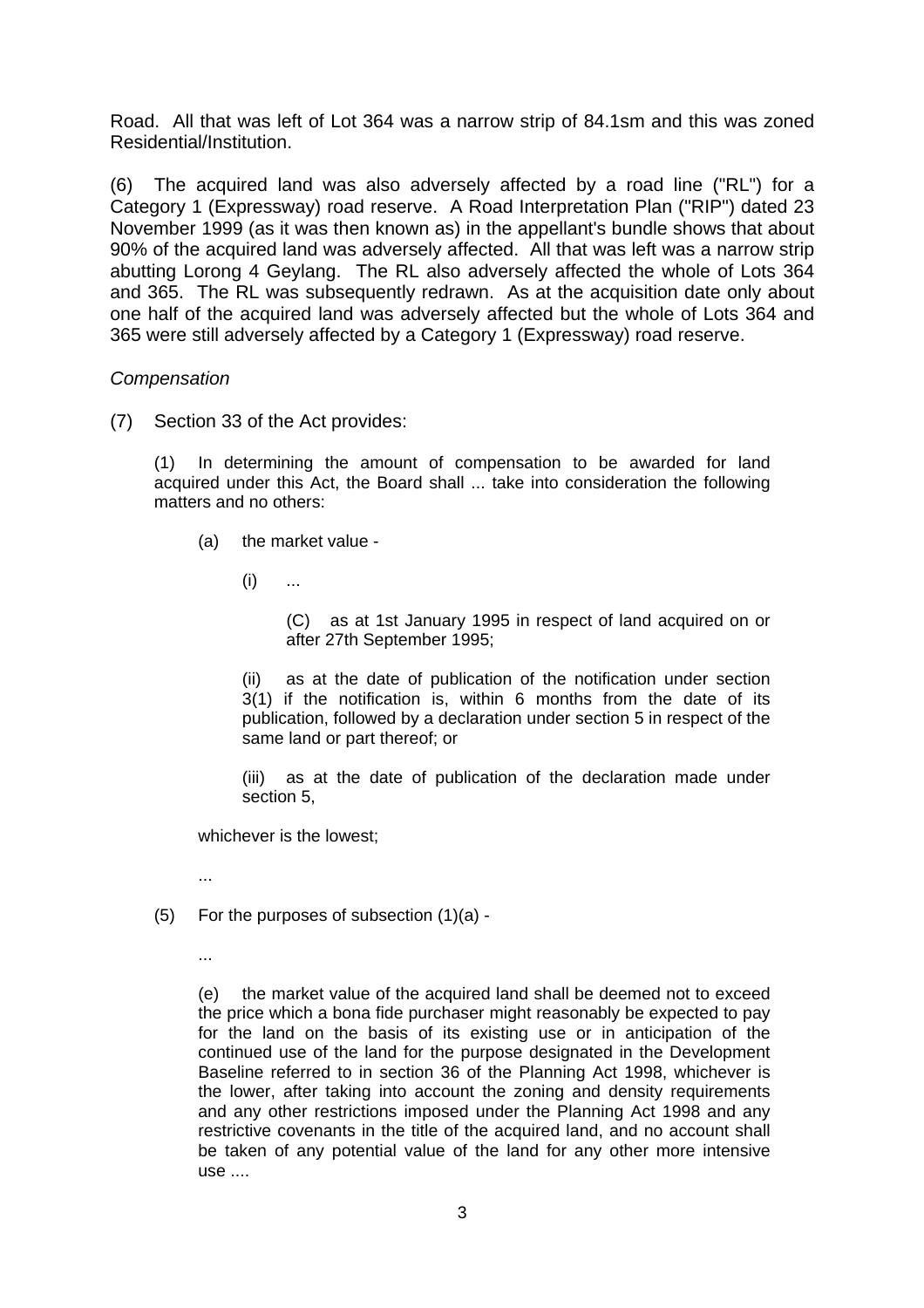No notification under s 3(1) was published and the s 5 declaration was published on 28 April 2001 (the acquisition date as noted earlier) and it is common ground that the market value as at 28 April 2001 was lower than as at 1 January 1995 and it is the market value as at 28 April 2001 that among other matters has to be taken into consideration.

# *Petition of Appeal*

(8) In the petition of appeal in both this appeal and in AB 2002.001 the appellant claims \$3 566 000 for market value of the acquired land together with Lots 364 and 365 and "costs, including stamp duties, disbursements and legal and valuers' charges". In para 1(e) of the petition of appeal in this appeal read together with the grounds of appeal referred to the appellant says that:

 (a) the Collector erred in adopting as a comparison the previous purchase of the [acquired land] by the appellant as a single parcel;

 (b) the Collector failed to consider use of the acquired land, together with Lots 364 and 365, as a development site;

 (c) the Collector failed to adopt appropriate comparable transactions to determine the award; and

 (d) the Collector erred in using transactions of properties affected by road lines as comparables as this does not reflect the true fair market value of the acquired land.

These will be referred to as paras (a), (b), (c) and (d) of the grounds of appeal. Except for para (a) these are the same grounds of appeal in AB 2002.001.

(9) At the hearing the appellant adduced evidence that the market value was \$3 335 000 if the acquired land and Lots 364 and 365 were "treated as one under a single ownership" or \$1 202 207 for the acquired land and \$1 437 229 for Lots 364 and 365 for a rounded off total of \$2 639 000 if they were "valued as two separate parcels".

#### *Appellant's Valuation*

(10) Mr Yee Ming Yeow of Dennis Wee Realty Pte Ltd testifying for the appellant referred to his final report which was included in the appellant's bundle and which contained a reference to the following transactions:

| Property                                                       | Site Area | Price<br>/sm Site Area  | Transaction<br>Date |
|----------------------------------------------------------------|-----------|-------------------------|---------------------|
| 1 Lot 366-1 Mk 25<br>(Residential/Institution)                 | 350.6sm   | \$838 000<br>\$2 390/sm | 1999 Dec 4          |
| 2 Lot 364 Mk 25<br>(Part Road/Part<br>Residential/Institution) | 415.9sm   | \$710 000<br>\$1 707/sm | 2000 Mar 3          |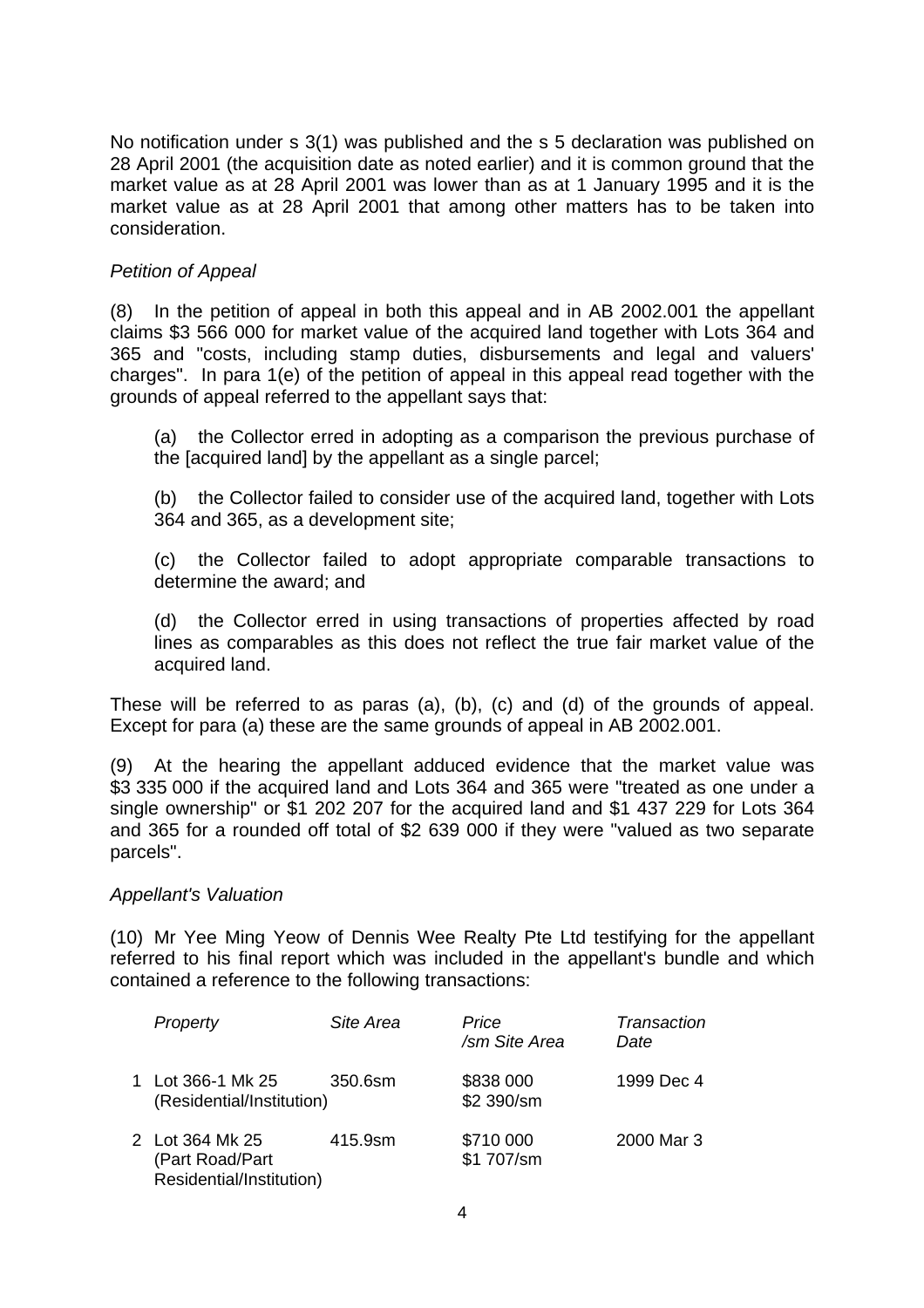These were the two transactions by which the appellant bought the acquired land and Lot 364. Mr Yee said that he adopted these as comparable transactions. He determined the market value under what he called Scenario 1 in which "all 3 lots [were] treated as one under a single ownership" and alternatively under Scenario 2 in which "the 3 lots [were] valued separately under Lot 366-1 as one and [Lots] 364 and 365 as another".

(11) For his analysis in both Scenario 1 and Scenario 2 Mr Yee found that the site area of the part of Lot 364 zoned Residential/Institution was 84.1sm. Including the whole of the acquired land the site area zoned Residential/Institution was 434.7sm and the site area zoned Road was 765.9sm. He assumed that the market value of the acquired land and Lot 366-1 together was the sum of the values of the part zoned Residential/Institution and of the part zoned Road.

(12) To determine the value of the part zoned Residential/Institution he adjusted the site area rate derived from the Lot 366-1 transaction down to \$2 280/sm for time by reference to the indices in URA, *Property Market Information* ("PPI"). He then adjusted this by +50% for improvement from change of RL. At the time of the transaction Lot 366-1 was about 90% adversely affected and at the acquisition date it was only about 50% adversely affected. He then adjusted this further by another 20% (after the adjustment for improvement from change of RL) for enlargement of the site by treating the 3 Lots as one plot. He derived an adjusted site area rate of \$4 109/sm which he applied to the site area of the part zoned Residential/Institution for a value of \$1 784 009.

(13) To determine the value of the part zoned Road Mr Yee adjusted the site area rate derived from the Lot 364 transaction down to \$1 579/sm for time by reference to PPI. As this is for a mixed zone site he adjusted it by -5% to derive the Road zone rate and he adjusted the result by +35% for enlargement of the site. He derived an adjusted rate of \$2 025/sm and applying this to the site area of the part zoned Road he found a value of \$1 550 999. He added the two values and concluded that the market value of the acquired land and Lot 366-1 together was \$3 335 000 as at the acquisition date.

(14) For Scenario 2 Mr Yee adopted the same approach and made the same adjustments for time, for improvement from change of RL and for mixed zone but no adjustment was made for enlargement of the site. He concluded that the market value of the acquired land as at the acquisition date was \$1 202 207 (and \$1 437 229 for the market value of Lots 364 and 365 rounded off to \$2 639 000 for the market value of the acquired land and of Lots 364 and 365).

## *Collector's Valuation*

(15) Ms Chee Hok Yean of Jones Lang LaSalle Property Consultants Pte Ltd testifying for the Collector stated in her valuation report dated 6 March 2003 that she arrived at her valuation by direct comparison with transactions of comparable properties but she referred to the following single transaction only:

| Property | Site Area | Price | Transaction |
|----------|-----------|-------|-------------|
|----------|-----------|-------|-------------|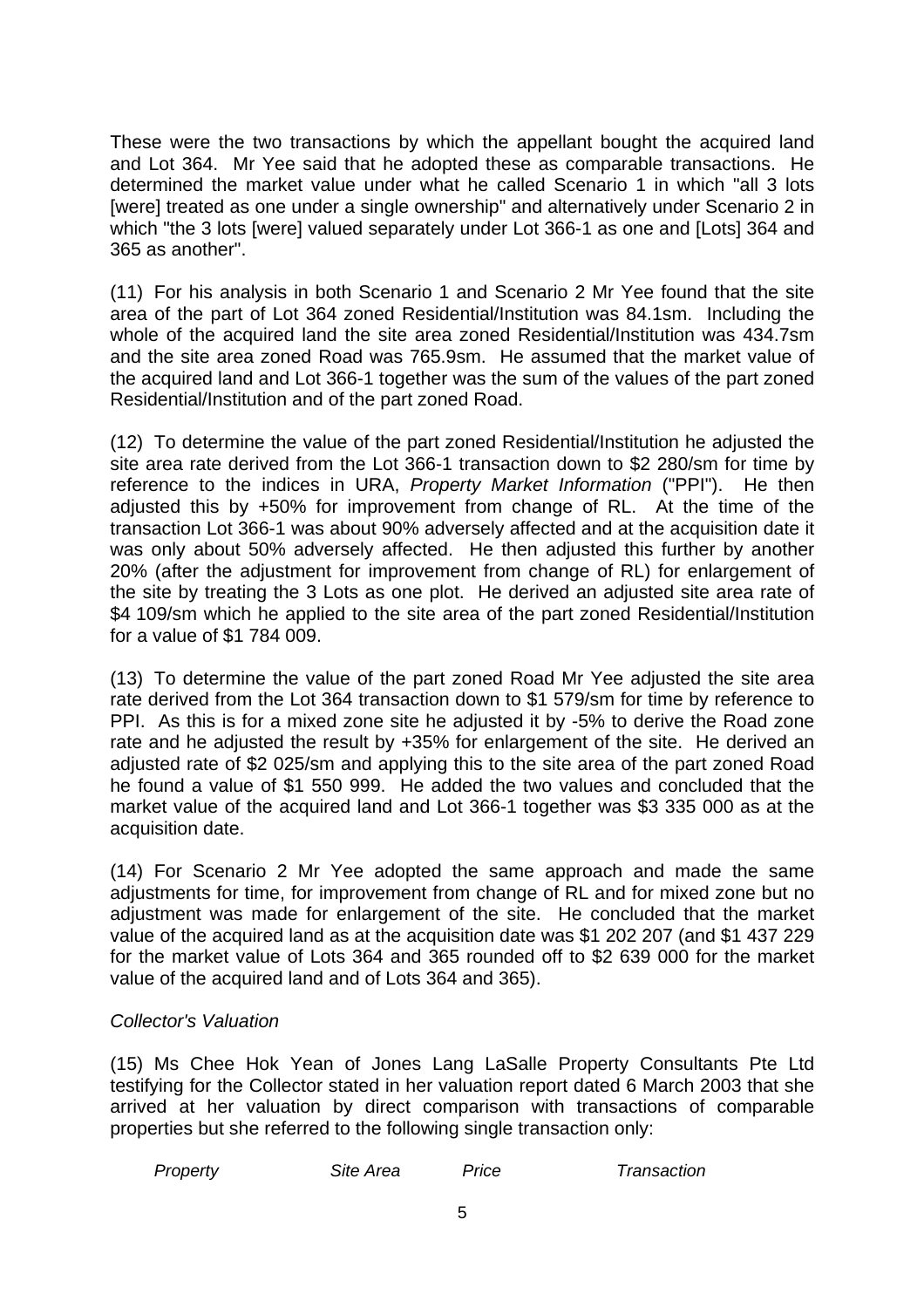|                   |         | /sm Site Area              | Date        |
|-------------------|---------|----------------------------|-------------|
| 1 Lot 366-1 Mk 25 | 350.6sm | \$838 000<br>\$2 390.19/sm | 1999 Apr 12 |

This is the same transaction referred to by Mr Yee.

(16) Ms Chee adjusted the price by -5% for time for an adjusted price of \$796 100 and concluded that the market value of the acquired land as at the acquisition date was \$800 000. She also referred to PPI for the adjustment for time.

## *Grounds of Appeal*

## *Para (a)*

(17) The appellant alleges that the Collector erred in adopting the previous purchase of the acquired land by the appellant as a single parcel. The appellant's case appears to be that it was "collecting" and the acquired land was one of the parcels that it bought over a period of time. It bought Lot 365 in January 1997, the acquired land in December 1999 and Lot 364 in March 2000. It intended to buy at least one more parcel namely Lot 1183 and it had not completed "collecting". Counsel did not address this Board on this part of the case but in the decision of this Board this ground of appeal fails. For the reasons which appear below this Board finds that as at the acquisition date the acquired land and Lots 364 and 365 "treated as one under a single ownership" was incapable of any viable development.

## *Para (b)*

(18) The appellant alleges that the Collector failed to consider use of the acquired land together with Lots 364 and 365 as a development site. This ground raises at least two distinct questions: *first* whether Lots 364, 365 and 366-1 should be considered together as the "particular land" that was declared to be required or needed under s 5, and *secondly* if they should be considered together then whether it should be valued as a development site. As to the first question it is a matter of some regret that in answer to this Board counsel for the appellant said that he was not referring to the award or to the s 5 declaration in either appeal and these documents and the *Gazette* in which the notification or notifications were published were not produced and any advantage that might have been gained by reference to these documents or perusing their terms has not been availed of.

(19) No submissions have been addressed to this Board on the first question but it is a matter of some importance and this Board should state its views even if they can only be tentative in the circumstances. Section 5 of the Act provides:

- (1) Whenever any *particular land* is needed
	- (a) for any public purpose ...

the President may, by notification published in the *Gazette*, declare *the land* to be required for the purpose specified in the notification.

[italics added]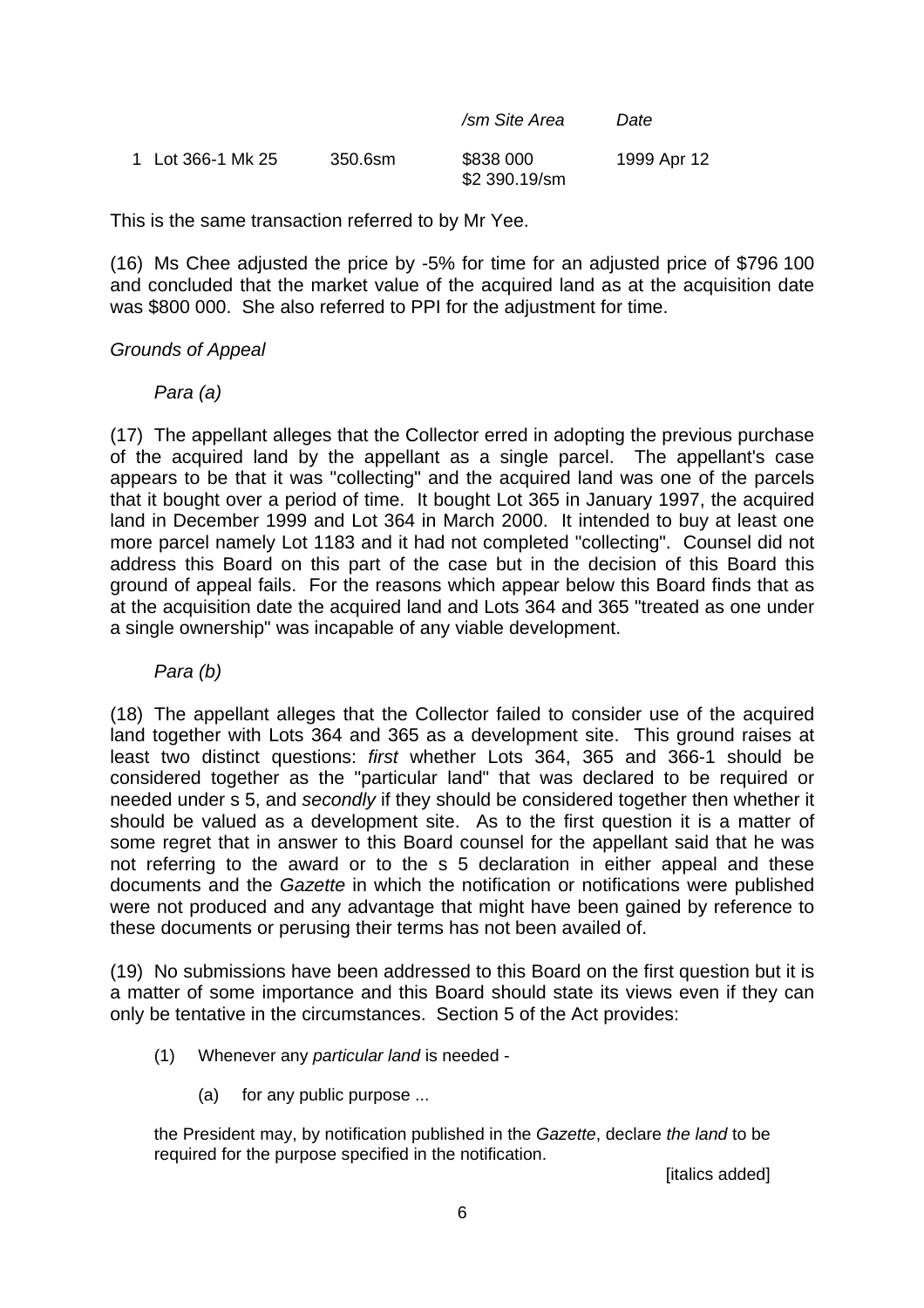Upon the publication of the notification the Collector will be directed to take proceedings for the acquisition of *the land*. See s 6. See also ss 7, 8 and 9. The Collector is required by s 8 to give notice requiring all persons interested in *the land* to appear before him at the time and place appointed to state the amount and particulars of their claims to compensation among other things. Section 10 provides:

(1) On the day so fixed, or on any other day to which the inquiry has been adjourned, the Collector shall proceed to inquire into ... the value of *the land* ... and shall, as soon as possible after the conclusion of the inquiry, make an award under his hand of -

...

 (b) the compensation which in his opinion should be allowed for *the land* ....

[italics added]

It appears that the award of compensation under s 10 is the award of compensation for *the particular land* which has been declared to be required under s 5.

(20) As noted above the s 5 declaration and the *Gazette* in which it was published have not been produced. No evidence has been given as to the identity of the "particular land" described in the declaration. The Collector's notice under s 8 has also not been produced. From his grounds of award in both the two appeals it appears that the same declaration namely No 1156 dated 20 April 2001 was published in the same *Gazette* namely *Gazette* No 18 of 28 April 2001 and that by what appears to be the same declaration "notice pursuant to s 5 ... was given" that the acquired land was needed for a public purpose and also that Lots 364 and 365 were needed for the same public purpose. There is nothing unusual about this. Where land is intended to be acquired it may comprise a number of land lots in respect of some of which there may be only one person interested as in this case and in respect of others there may be other persons interested and all the land lots may be comprised in the same s 5 declaration.

(21) On 28 May 2001 the Collector proceeded with the inquiry under s 10. The Collector said in his grounds of award that "no claim to compensation was submitted at the inquiry" and that on 27 July 2001 a claim was submitted. He went on to say that he made his award "after giving due consideration to the appellant's claim". It is clear that the claim was made before the conclusion of the inquiry and that it was made for the purpose of the inquiry. The claim included a claim for the market value of the acquired land and Lots 364 and 365 taken together as one site.

(22) If it is necessary to come to a decision on this question this Board would have said that where one person is as in this case or the same persons are the person or persons interested in respect of two or more land lots which are being acquired in pursuance of the same s 5 declaration then and in such a case all the land lots together and in this case Lots 364, 365 and 366-1 constitute the "particular land" for the purpose of the s 5 declaration. The Collector should make one award for all the land lots. This Board should add that this is not to be understood as requiring the Collector to find the market value of the several land lots taken together as one site.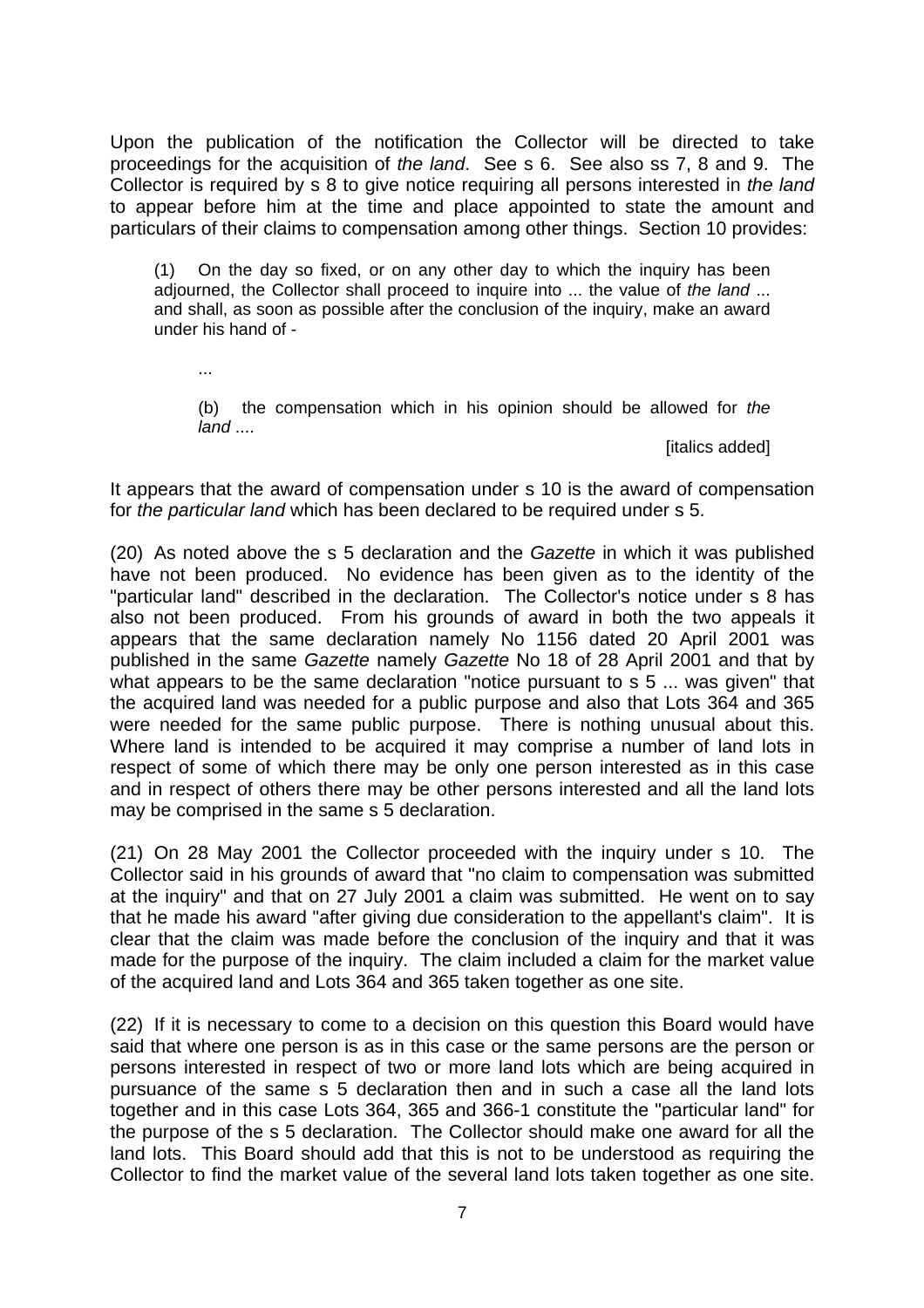He is free to do so just as he is free to find that the market value of all the land lots is the sum of the market values of the several land lots or combination of land lots according to the evidence before him. This will allow the person interested to contend as in this case that all or some of the land lots should be valued together as one site.

(23) What has to be considered now is whether the three Lots should be valued as a development site. John Jeffrey Greig who has been a Planner with the URA since October 1997 said in his affidavit:

(9) In relation to the potential for development on [Lots 364, 365 and 366-1], the firm position as at the acquisition date of 28 April 2001 is as follows:

(a) No developments will be permitted on Lots 364 Mk 25 and 365 Mk 25 as these are within the road reserve lines.

(b) New developments, if any, on Lot 366-1 Mk 25 must be subject to set back requirements drawn from the road reserve lines. Only minor alteration and addition works would have been permitted to the then building on Lot 366-1 Mk 25, and no additional gross floor area or further encroachment into the setback area would be permitted for that portion of the building that lies within the road reserve area. Set back requirements are as follows:

 Institutional - at least 15 metres from a Category 1 road Residential - at least 24 metres from a Category 1 road Institutional - 3 metres from Lorong 4 Geylang Residential - 3 metres from Lorong 4 Geylang

It follows that based on setback requirements for the site no viable development would be possible on [Lot] 366-1 Mk 25 as the width of the lot from the road reserve line to the boundary along Lorong 4 Geylang is only about 13 metres.

Mr Greig was not cross examined. As noted above the RL was for a Category 1 road reserve. As at the acquisition date the acquired land was incapable of any viable development because of the setback requirements and Lots 364 and 365 were incapable of any development because of the RL. Combining any two or all three of these lots together would not address the difficulty in the way of anyone contemplating development of the site and this Board finds that all the three Lots "treated as one under a single ownership" was incapable of any viable development. In the circumstances there was no occasion to consider the use of the three Lots as a development site for the purpose of valuation.

(24) In the decision of this Board this ground of appeal fails. In the result the question whether all the three Lots together constitute the "particular land" for the purpose of the s 5 declaration and only one award should be made or whether one award may be made for the acquired land and another for Lots 364 and 365 does not arise for the purpose of determining the compensation to be awarded for the acquired land or for Lots 364 and 365.

*Para (c)*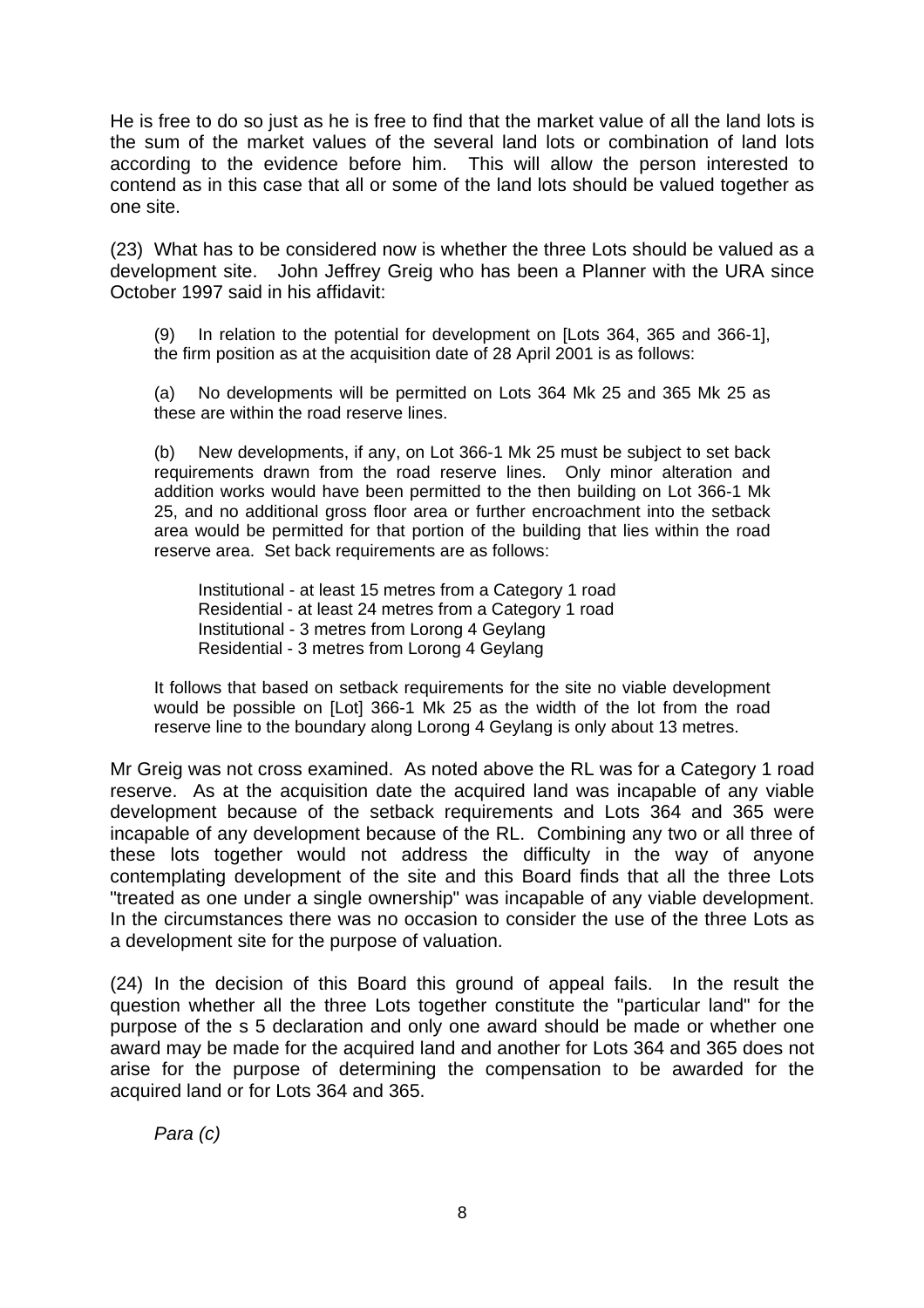(25) The appellant alleges that the Collector failed to adopt appropriate comparable transactions to determine the award but no particulars are given. The appellant does not say which transactions should be adopted as comparable but Mr Yee referred to the appellant's own purchase of Lots 366-1 and 364. Ms Chee also referred to the same Lot 366-1 transaction (and to determine the market value of Lots 364 and 365 she referred to the December 1996 sale of Lot 365 to Universal Development). The only transaction she did not refer to is the Lot 364 transaction.

(26) The appellant bought Lot 365 in January 1997 for \$730 000. In January 1998 it entered into an agreement (by exercise of an option) to buy the adjacent Lot 364 for \$800,000 but this agreement was not completed and the deposit and part payment of \$160 000 was forfeited to the seller. The appellant then bought the acquired land in November 1999 for \$838 000 and as it said in its letter dated 27 July 2001 "to complete a good parcel for the purpose of development [the appellant] re-negotiated to purchase the third parcel lot 364 in February 2000 at the price of \$710 000". The \$160 000 forfeited to the seller was taken into consideration. Lot 364 was bought in March 2000 for \$710 000.

(27) Ms Chiang Siew Chee the managing director of the appellant said that the intention was to develop apartments or high rise buildings. She knew that "based on Lot 365 [she did not think that she] could do anything" and the intention was to "collect". Even with the three Lots the appellant still had to continue to "collect" more land. Ms Chiang said the appellant intended to buy Lot 1183. As at the acquisition date it had not done so. With Lot 1183 the appellant would have a near rectangular plot with a total site area of 1749.2sm and a frontage to Lorong 4 Geylang of about 30m.

(28) The appellant was aware of the RL affecting the properties. Ms Chiang said that before the appellant bought the acquired land she had seen the RL plan. What she saw would have been either the RIP in the appellant's bundle referred to earlier or a plan similar to it. The option to buy the acquired land granted to the appellant was dated 20 November 1999; the RIP was dated 23 November; and the agreement was made (by exercise of the option) on 4 December 1999. The RIP or a similar plan would have shown that about 90% of the acquired land and the whole of Lots 364 and 365 was adversely affected by the RL. Even with Lot 1183 which would also have been quite substantially adversely affected by the RL it would still be unlikely that the unaffected part would be capable of development for apartments or high rise buildings or for any economic use.

- (29) Under cross examination Ms Chiang said:-
	- A: (To Board) When I bought [Lot 364] contract stated RL there. Very clear.
	- Q: RL affected entire Lot 364?
	- (Q explained by Commissioner)
	- A: Y.

Ms Chiang was clearly referring to the purchase by the appellant. The appellant knew that the whole of Lot 364 was adversely affected by the RL.

(30) Mr Greig said in his affidavit: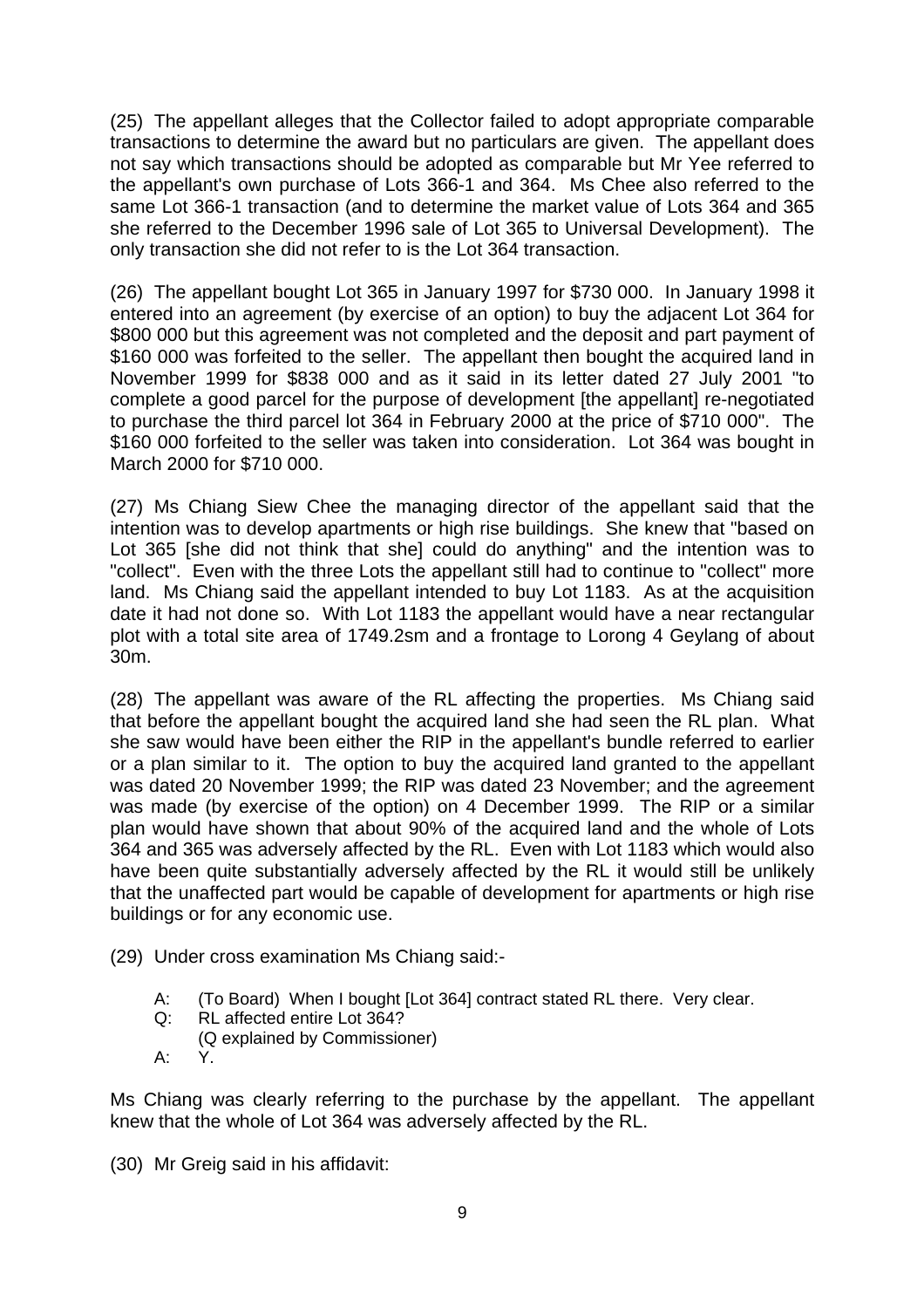(10) I understand that [Lots 364, 365 and 366-1] were purchased on the following dates:

 Lot 364 Mk 25: 3 March 2000 Lot 365 Mk 25: 21 January 1997 Lot 366-1 Mk 25: 4 December 1999

In relation to the potential for development on [Lots 364, 365 and 366-1] as at their transaction dates, the firm position is as follows:

(a) No developments will be permitted on any lots that are within road reserve lines.

(b) New developments, if any, must be subject to set back requirements drawn from the road reserve lines. Set back requirements as at the transaction dates (effective up to November 2000) were as follows:

 Institutional - at least 30 metres from a Category 1 road Residential - at least 30 metres from a Category 1 road Institutional - 6 metres from Lorong 4 Geylang (based on the Geylang Urban Design Guidelines at date of transaction) Residential - 6 metres from Lorong 4 Geylang (based on the Geylang Urban Design Guidelines at date of transaction)

As noted above the RL was for a Category 1 road reserve. The unaffected part of the acquired land would only be about 2m at the narrowest and 4m at the widest from Lorong 4 Geylang.

(31) The appellant bought the properties subject to existing tenancies. Lim Hwa occupied about one third of both Lots 364 and 365 and paid \$2 420/m rent and Cosmic Stones (S) Pte Ltd occupied the remaining two thirds and paid \$5 150/m rent. Lim Hwa was a *karang guni* man and Cosmic Stones was in the business of dealing in building materials and they used the premises for the storage of the goods of their trade. On site were buildings of temporary construction and the two parts occupied by the tenants were separated by a corrugated iron fence. The buildings and grounds were in a poor state of repair and maintenance. The acquired land was occupied by Chin Loy Electrical Works to house their workmen and also as a store. On site was a single storey raised detached building. The rent paid by Chin Loy was \$2 800/m. Having bought these three Lots and while waiting to "collect" more land the appellant could look to a return of \$10 370 a month by way of rent against a capital outlay of \$2 278 000 or a return on investment of about 5.46%/y. This remained the position down to the acquisition date.

(32) Section 34 of the Act provides:

In determining the amount of compensation to be awarded for land acquired under this Act, the Board shall not take into consideration ...

 (h) evidence of sales of comparable properties, unless the Board is satisfied that the sales are made bona fide and not for speculative purposes and the onus of proving that the transactions are made bona fide and not for speculative purposes shall lie with the appellant.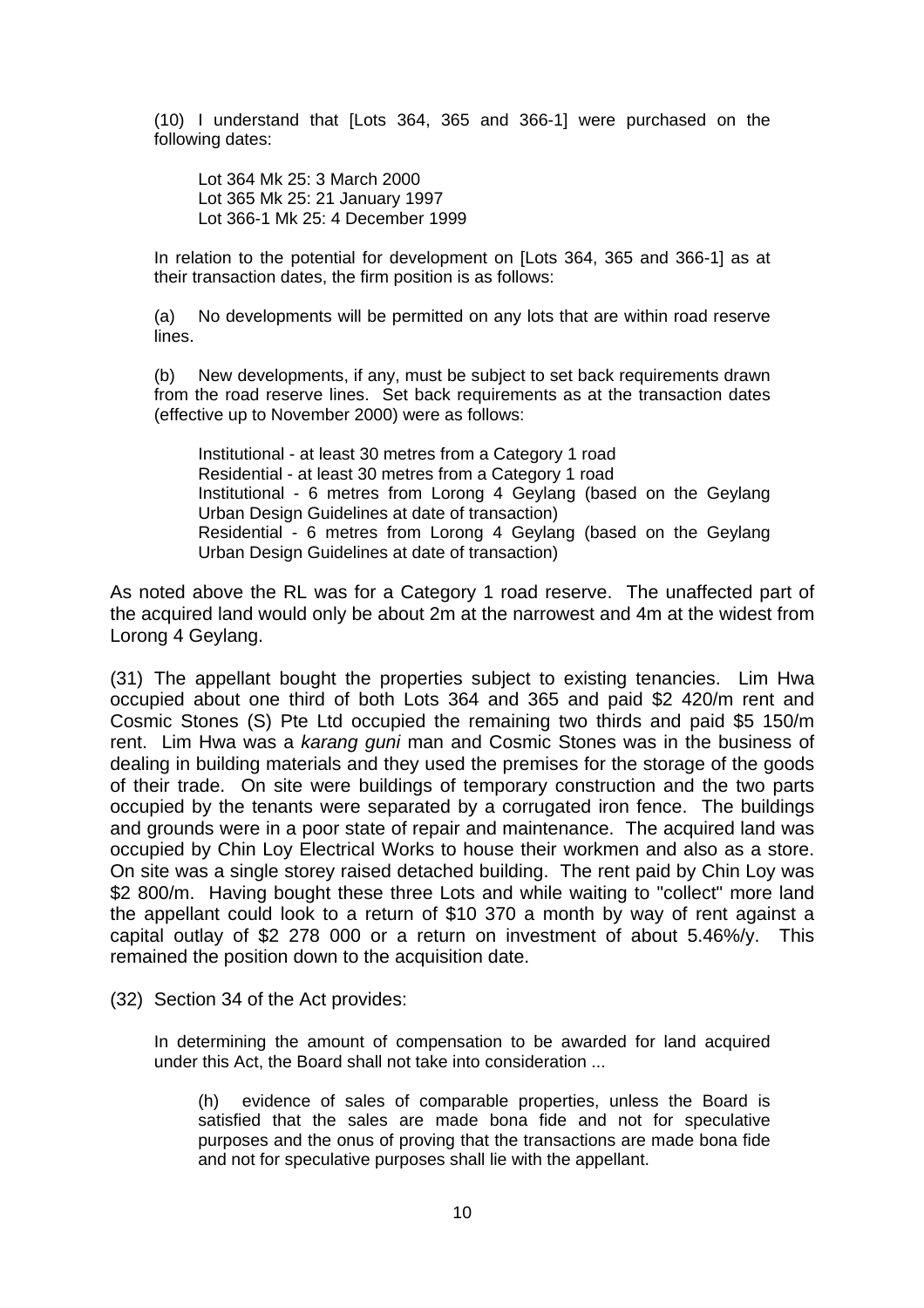So long as the planning restrictions and the development guidelines which were in force when the Lot 364 transaction took place remained in force the appellant could not carry into effect its intention to develop the properties whether for apartments or for any high rise building and whether taking each Lot singly or taking two or three Lots together. It had to "collect" more land. The RL and planning restrictions had to be favourably changed.

(33) In the decision of this Board the appellant has not discharged the statutory onus of proof. This Board is not satisfied that the Lot 364 transaction was not for speculative purposes. Para (c) of the grounds of appeal fails. The appellant has not shown that the Collector or Ms Chee by whom he was advised failed to adopt appropriate comparable transactions to determine the award (as the appellant alleges) or to determine the amount of the compensation.

# *Para (d)*

(34) The appellant alleges that the Collector erred in using transactions of properties affected by road lines as comparables as this does not reflect the true market value of the acquired land. The appellant did not pursue this ground or did not pursue it vigorously but it has to be said that in the view of this Board this ground of appeal is untenable.

(35) Ms Chee determined the market value by direct comparison with transactions of comparable properties. There is no evidence that such an approach is for any reason at all inappropriate in the circumstances of this case or generally. It is an approach that is recognised and accepted by the profession. Ms Chee referred to the Lot 366-1 transaction as did Mr Yee. Lot 366-1 was about 90% adversely affected by the RL at the transaction date and about 50% so affected at the acquisition date.

(36) Whether it was 90% adversely affected or only 50% so affected the acquired land was incapable of any viable development. According to Mr Greig only "minor alteration and addition works" would have been permitted to the existing building. No additional gross floor area would have been permitted. Mr Yee adjusted the site area rate by +50% for the reduction in the effect of the RL but there is no evidence to show that any positive adjustment should be made in such cases and no evidence to show that it should be adjusted by +50%.

(37) In the decision of this Board para (d) of the grounds of appeal fails. The Collector was not in error in using transactions of properties affected by RL as comparables. He was not in error in relying on the advice of Ms Chee who referred to the Lot 366-1 transaction as a comparable transaction. Ms Chee was not in error in referring to this transaction as a comparable by reason only that Lot 366-1 was at the transaction date about 90% adversely affected by the RL and about 50% so affected at the acquisition date and the Collector was not in error in relying on her evidence.

## *Market Value as at Acquisition Date*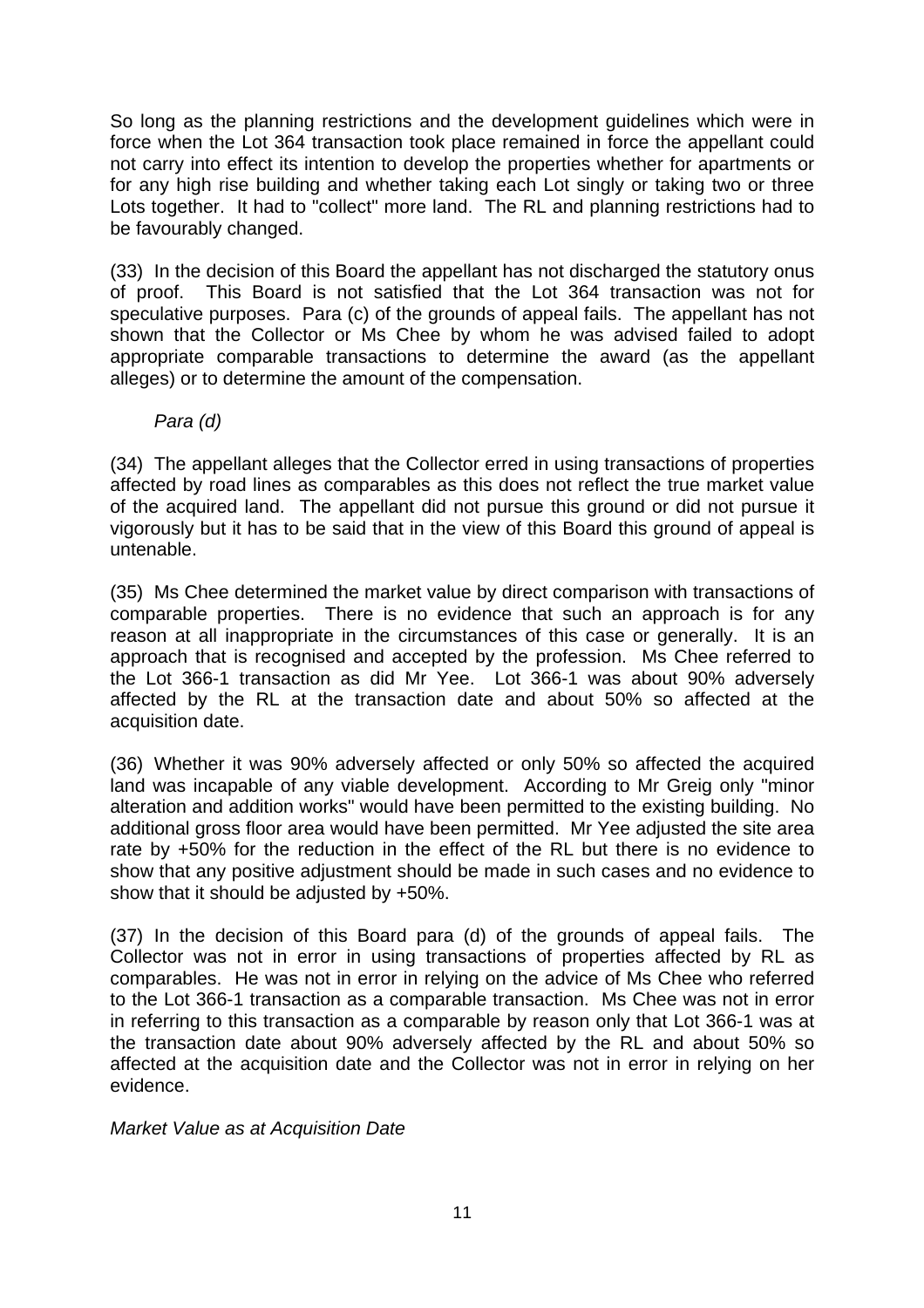(38) In Scenario 1 Mr Yee adjusted the site area rate from the Lot 366-1 transaction by +50% for reduction of the effect of the RL as noted above and by +20% for treating the three Lots as one or "marriage" of site as he calls it. This Board has found that all the three Lots "treated as one under a single ownership" was incapable of any viable development. Accordingly there was no "marriage" value. Even Mr Yee had to agree that only Scenario 2 could be considered. In Scenario 2 there was no adjustment for "marriage" of site. As noted above there is no evidence to show that any positive adjustment should be made. On the evidence and in the circumstances of this case this Board finds that the acquired land was not improved by the change of the RL and no adjustment should be made for this change.

(39) Although the acquired land was incapable of any development it had an existing use. It was let to Chin Loy to house their workmen and also as a store. The tenants paid a rent of \$2 800/m giving the appellant a return on investment of about 4%/y. Ms Chee referred to the Lot 366-1 transaction and adjusted the price by -5% for time for an adjusted price of \$796 100. She rounded it up to \$800 000 which she said was the market value of the acquired land as at the acquisition date.

(40) This Board accepts the adjustment made by Ms Chee. At the hearing it was agreed that the market value determined on this basis would not exceed the existing use price or the Development Baseline use price for the purpose of s 33(5)(e). In the premises this Board finds that:

(a) for the purpose of s  $33(1)(a)$  the market value of the acquired land as at 28 April 2001 was the lowest;

(b) the market value of the acquired land as at 28 April 2001 was \$800 000; and

(c) the market value so found does not exceed the existing use price or the Development Baseline use price determined in accordance with s 33(5)(e).

## *Losses, Expenses*

(41) In the course of the hearing the parties agreed that the claim would be limited to items 2, 3 and 4 of the list set out in an annexure to the appellant's letter of 27 July 2001 which has been referred to above. These are in each case expenses incurred for legal fees, stamp fees and other disbursements in the purchase of the acquired land (and Lots 364 and 365) by the appellant. There are no particulars as to the provisions of the Act that the appellant is relying on and counsel has not addressed this Board on this part of the appellant's case.

(42) In determining the amount of compensation this Board must take into consideration the matters referred to in s 33 and no others and the matters raised in this part of the appellant's case are not any of the matters referred to in s 33. In the decision of this Board the alleged losses and expenses may not be and they will not be taken into consideration.

*Award*